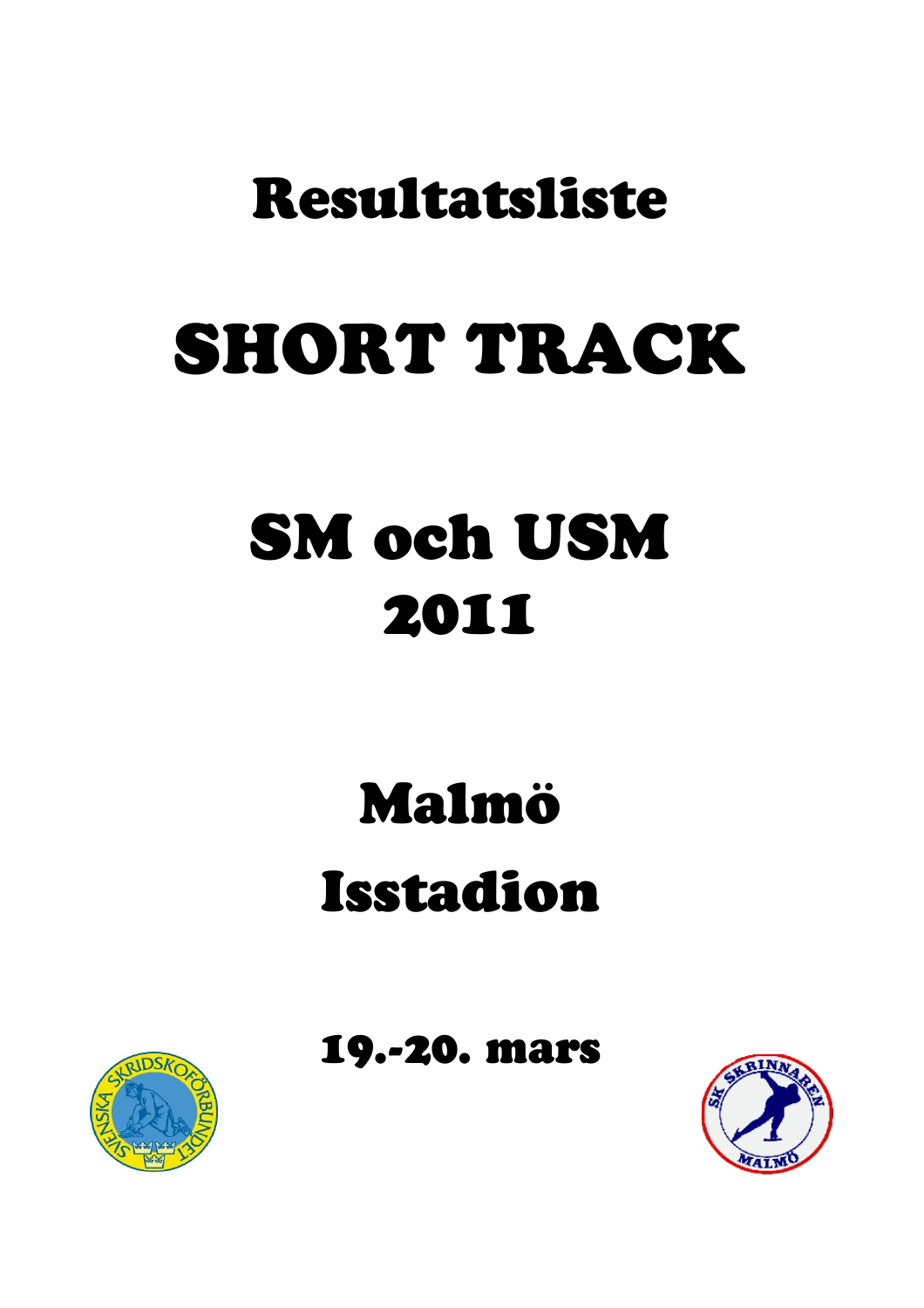#### **Officials**

Ass referee

Competitor Steward **Tom Lausen** 

**Starter** 

Heatbox Steward

Finish Judge

Lap Counter

Christian Örnberg

Bengt Johansson

Fotofinish Michael Hende

Göran Jacobsson



Svensk Mäster 2011, Martin Johansson Nummer 2, Alexander Dyk-Strömberg

Nummer 3, Karl Lindqvist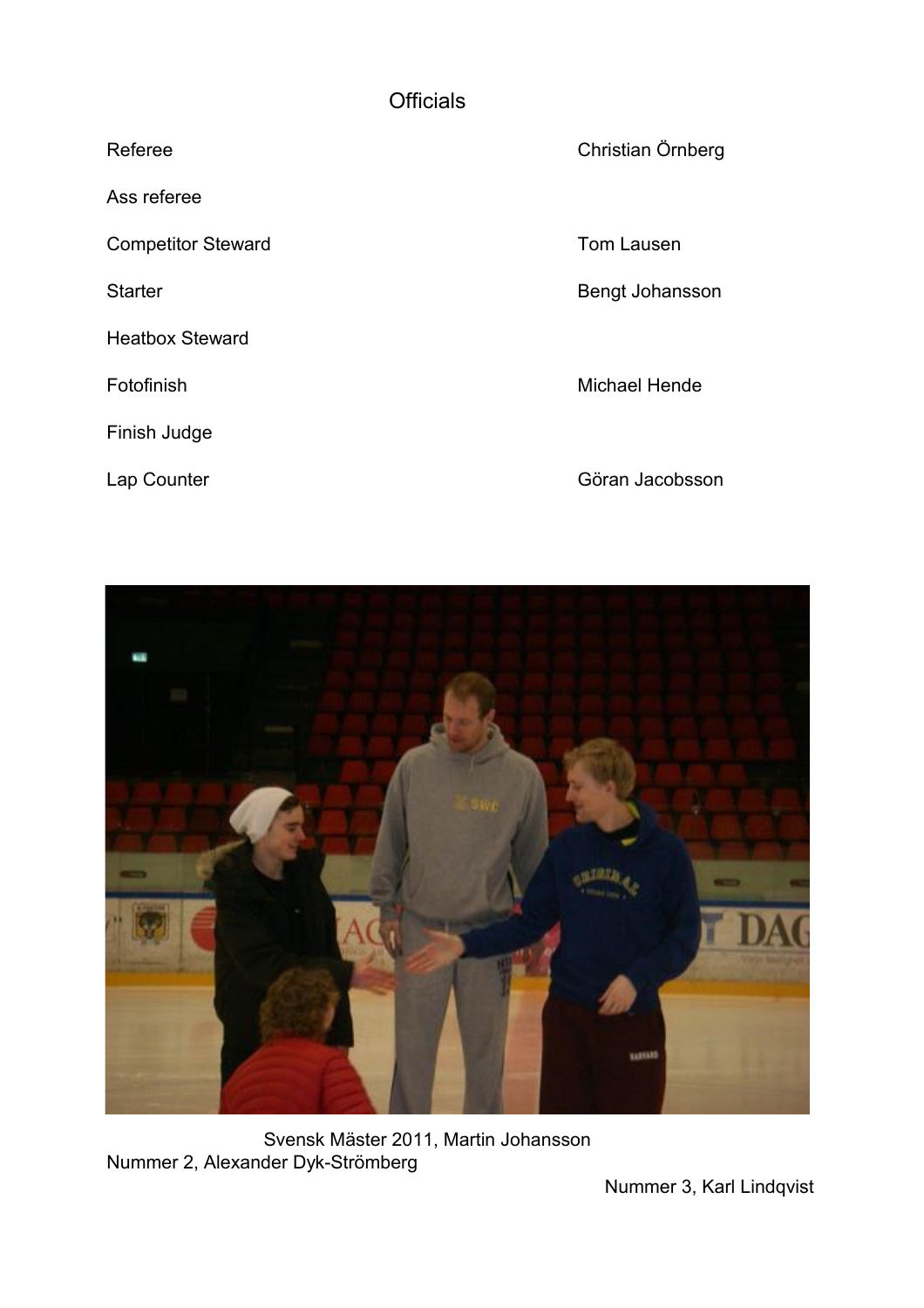| Start nr: Namn |                         | Klub       | <b>Klass</b> |  |
|----------------|-------------------------|------------|--------------|--|
| 18             | Daniel JANSSON          | <b>SKS</b> | Senior       |  |
| 21             | <b>Gisle TVERLAND</b>   | <b>SKS</b> | Senior       |  |
| 24             | Karl LINDQVIST          | <b>SKS</b> | Senior       |  |
| 26             | Alexander DYK-STRÖMBERG | <b>SKS</b> | Senior       |  |
| 29             | Martin JOHANSSON        | <b>SKS</b> | Senior       |  |
| 65             | Meghan Donevan          | <b>SKS</b> | Senior       |  |
| 25             | Hampus JÖNSSON          | <b>SKS</b> | Junior A     |  |
| 71             | <b>Henrik NILSSON</b>   | <b>SKS</b> | Junior B     |  |
| 73             | <b>Fabrice SUH</b>      | <b>SKS</b> | Junior C     |  |
| 33             | Jacob JANSSON           | <b>SKS</b> | Junior D     |  |
| 43             | Daniel JACOBSSON        | <b>SKS</b> | Junior D     |  |
| 13             | Hampus HENDE            | <b>SKS</b> | Junior E     |  |
| 34             | <b>Erika LINDGREN</b>   | <b>SIK</b> | Junior E     |  |
| 59             | <b>Karin SEIFERT</b>    | IFT.       | Junior E     |  |
| 74             | <b>Victor ÅHLUND</b>    | SKS.       | Junior E     |  |

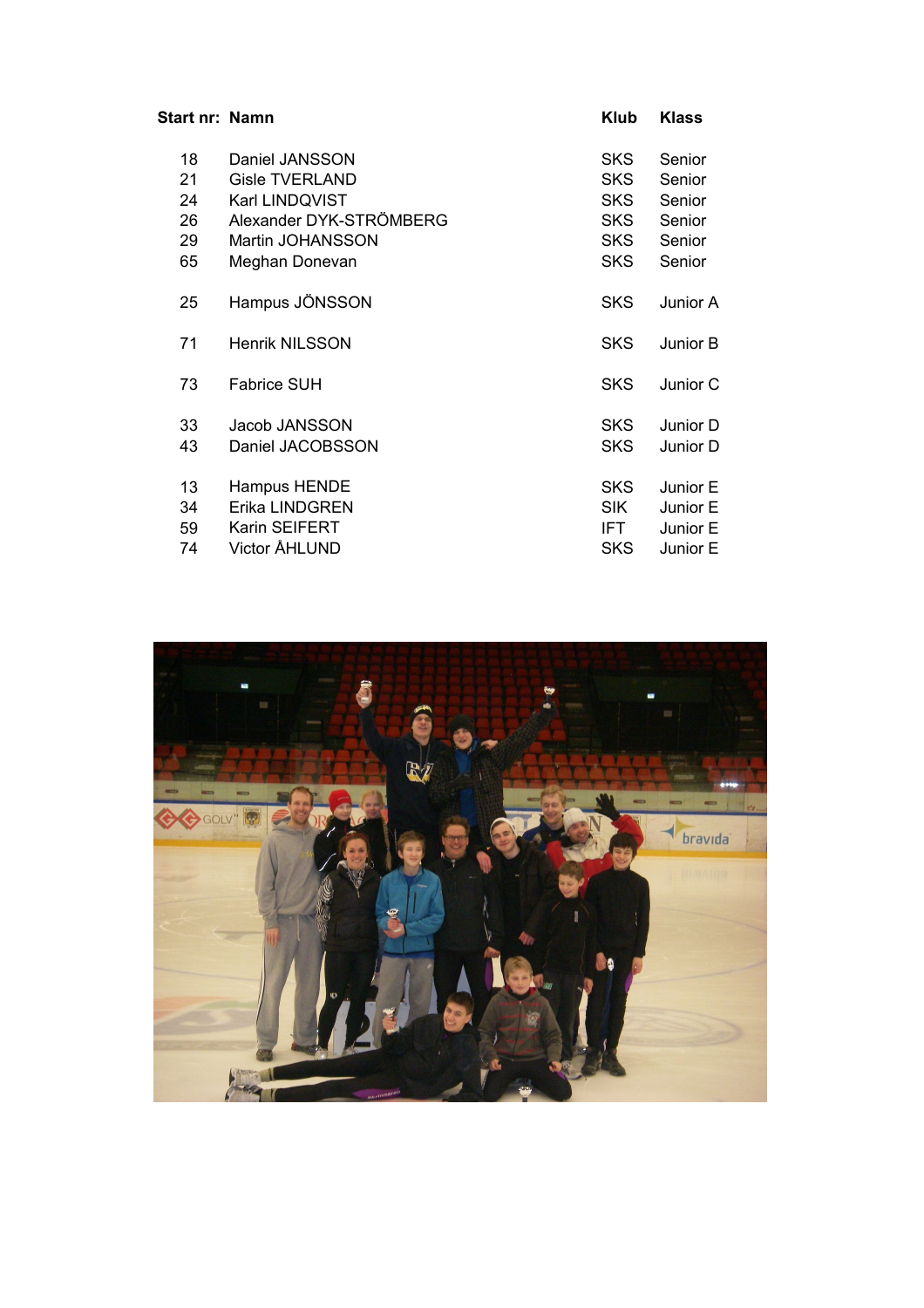| <b>SM Short Track 2011</b> |                       |                     |                            |                        |                        |  |  |  |  |  |
|----------------------------|-----------------------|---------------------|----------------------------|------------------------|------------------------|--|--|--|--|--|
|                            |                       |                     | <b>Competition Program</b> |                        |                        |  |  |  |  |  |
|                            | <b>19 MARS 2011</b>   |                     |                            |                        |                        |  |  |  |  |  |
| <b>Time</b>                |                       | Race Class          | Distance Type              |                        | <b>Marks</b>           |  |  |  |  |  |
| 11:45                      | Ice Resurfaces (Full) |                     |                            |                        |                        |  |  |  |  |  |
|                            | 12:00 Warmin          |                     | Group 1                    |                        |                        |  |  |  |  |  |
| 12:20                      | Warming up            |                     | Group 2                    |                        |                        |  |  |  |  |  |
|                            |                       |                     |                            |                        |                        |  |  |  |  |  |
| 12:40                      |                       |                     |                            | Ice Resurfaces (Full)  |                        |  |  |  |  |  |
| 13:00                      | 1                     | Senior /Jun A-B-C-D | 1500m                      | Semi-final             | 1+2+3 till A-final     |  |  |  |  |  |
|                            | $\overline{2}$        | Senior /Jun A-B-C-D | 1500m                      | Semi-final             | 1+2+3 till A-final     |  |  |  |  |  |
|                            | $\overline{3}$        | Junior E            | 333m                       | Semi-final             | Alle till A-final      |  |  |  |  |  |
|                            |                       |                     |                            |                        |                        |  |  |  |  |  |
| 13:40                      | 4                     | Senior /Jun A-B-C-D | 1500m                      | <b>B-Final</b>         |                        |  |  |  |  |  |
|                            | 5                     | Senior /Jun A-B-C-D | 1500m                      | A-Final                |                        |  |  |  |  |  |
|                            | $\overline{6}$        | Junior E            | 333m                       | A-Final                |                        |  |  |  |  |  |
|                            |                       |                     |                            |                        |                        |  |  |  |  |  |
| 13:55                      |                       |                     |                            | Ice Resurfaces (Track) |                        |  |  |  |  |  |
| 14:10                      | 7                     | Senior /Jun A-B-C-D | 500 <sub>m</sub>           | Kvarts-final           | $1+2+2$ 3:or till semi |  |  |  |  |  |
|                            | 8                     | Senior /Jun A-B-C-D | 500m                       | Kvarts-final           | $1+2+2$ 3:or till semi |  |  |  |  |  |
|                            | 9                     | Senior /Jun A-B-C-D | 500m                       | Kvarts-final           | $1+2+2$ 3:or till semi |  |  |  |  |  |
|                            | 10                    | Junior E            | 500m                       | Semi-final             | Alle till A-final      |  |  |  |  |  |
|                            |                       |                     |                            |                        |                        |  |  |  |  |  |
| 14:45                      | 11                    | Senior /Jun A-B-C-D | 500m                       | Semi-final             | 1+2 till A-final       |  |  |  |  |  |
|                            | 12                    | Senior /Jun A-B-C-D | 500m                       | Semi-final             | 1+2 till A-final       |  |  |  |  |  |
|                            |                       |                     |                            |                        |                        |  |  |  |  |  |
| 14:55                      |                       |                     |                            | Ice Resurfaces (Full)  |                        |  |  |  |  |  |
| 15:15                      | 13                    | Junior E            | 500m                       | A-final                |                        |  |  |  |  |  |
|                            | 14                    | Senior /Jun A-B-C-D | 500m                       | C-final                |                        |  |  |  |  |  |
|                            | 15                    | Senior /Jun A-B-C-D | 500m                       | <b>B-final</b>         |                        |  |  |  |  |  |
|                            | 16                    | Senior /Jun A-B-C-D | 500m                       | A-final                |                        |  |  |  |  |  |

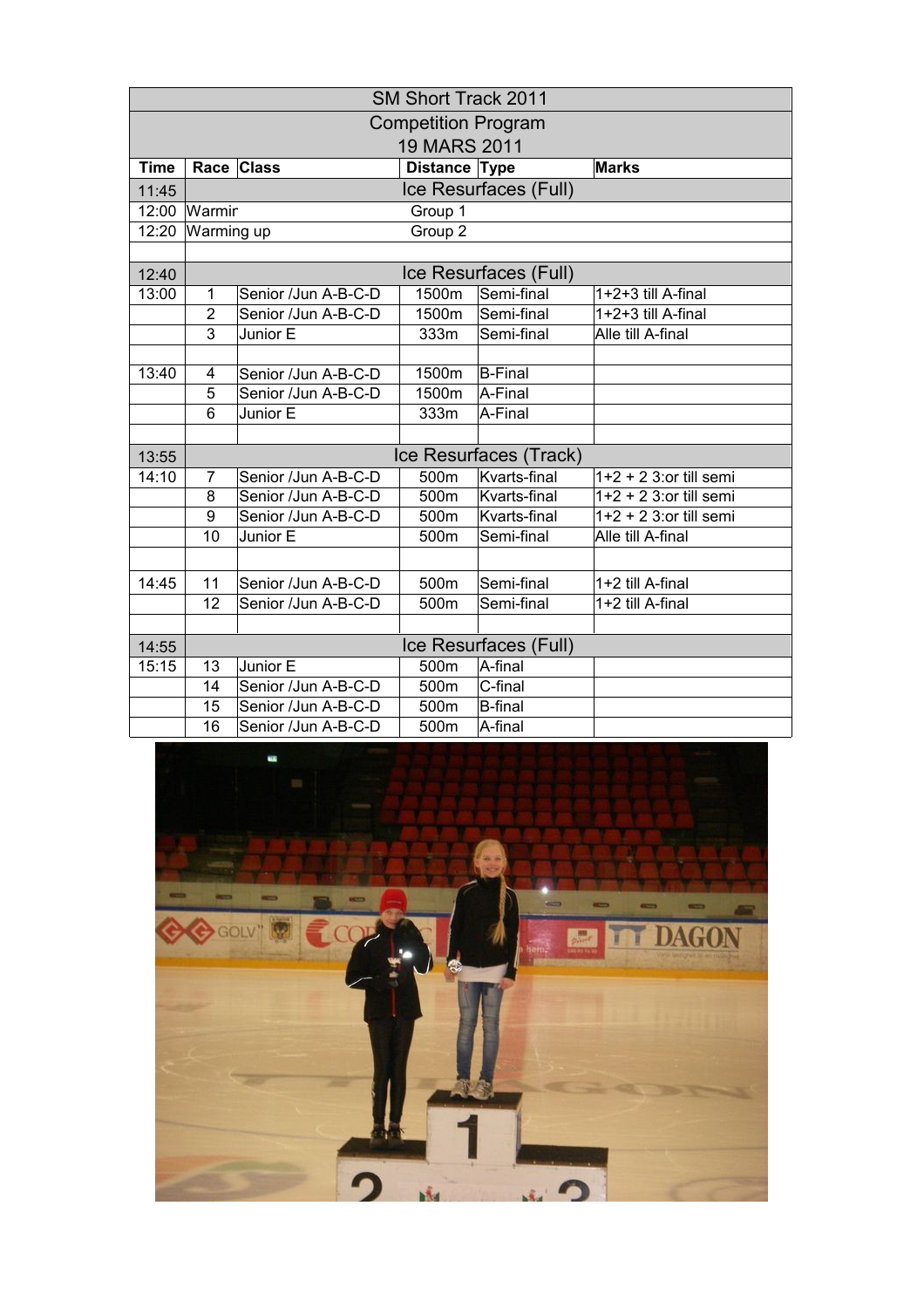| <b>SM Short Track 2011</b> |                       |                     |                    |                        |                        |  |  |  |  |  |
|----------------------------|-----------------------|---------------------|--------------------|------------------------|------------------------|--|--|--|--|--|
| <b>Competition Program</b> |                       |                     |                    |                        |                        |  |  |  |  |  |
| 20 MARS 2011               |                       |                     |                    |                        |                        |  |  |  |  |  |
| <b>Time</b>                |                       | Race Class          | Distance Type      |                        | <b>Marks</b>           |  |  |  |  |  |
| 07:45                      | Ice Resurfaces (Full) |                     |                    |                        |                        |  |  |  |  |  |
| 08:00                      | Warming up            |                     | Group 1            |                        |                        |  |  |  |  |  |
| 08:20                      | Warming up            |                     | Group <sub>2</sub> |                        |                        |  |  |  |  |  |
|                            |                       |                     |                    |                        |                        |  |  |  |  |  |
| 08:40                      | Ice Resurfaces (Full) |                     |                    |                        |                        |  |  |  |  |  |
| 09:00                      | 17                    | Senior /Jun A-B-C-D | 1000m              | Kvarts-final           | $1+2+2$ 3:or till semi |  |  |  |  |  |
|                            | 18                    | Senior /Jun A-B-C-D | 1000m              | Kvarts-final           | $1+2+2$ 3:or till semi |  |  |  |  |  |
|                            | 19                    | Senior /Jun A-B-C-D | 1000m              | Kvarts-final           | $1+2+2$ 3:or till semi |  |  |  |  |  |
|                            | 20                    | Junior E            | 666m               | Semi-final             | Alle till A-final      |  |  |  |  |  |
|                            |                       |                     |                    |                        |                        |  |  |  |  |  |
| 09:40                      | $\overline{21}$       | Senior /Jun A-B-C-D | 1000m              | Semi-final             | 1+2 till A-final       |  |  |  |  |  |
|                            | 22                    | Senior /Jun A-B-C-D | 1000m              | Semi-final             | 1+2 till A-final       |  |  |  |  |  |
|                            |                       |                     |                    |                        |                        |  |  |  |  |  |
| 09:50                      |                       |                     |                    | Ice Resurfaces (Track) |                        |  |  |  |  |  |
| 10:05                      | 23                    | Junior E            | 666m               | A-final                |                        |  |  |  |  |  |
|                            | 24                    | Senior /Jun A-B-C-D | 1000m              | $C$ -final             |                        |  |  |  |  |  |
|                            | 25                    | Senior /Jun A-B-C-D | 1000m              | B-final                |                        |  |  |  |  |  |
|                            | 26                    | Senior /Jun A-B-C-D | 1000m              | A-final                |                        |  |  |  |  |  |
|                            |                       |                     |                    |                        |                        |  |  |  |  |  |
| 10:40                      | 27                    | Junior E            | 1000m              | <b>Super Final</b>     |                        |  |  |  |  |  |
| 10:45                      | 28                    | Senior /Jun C-D     | 1500m              | <b>Super Final</b>     |                        |  |  |  |  |  |
| 10:50                      | 29                    | Senior /Jun A-B     | 3000m              | <b>Super Final</b>     |                        |  |  |  |  |  |
|                            |                       |                     |                    |                        |                        |  |  |  |  |  |
| 11:00                      |                       |                     |                    | Ice Resurfaces (Full)  |                        |  |  |  |  |  |
| 11:15                      | 30                    | Junior E            | 2000m              | Relay                  | 1 lag                  |  |  |  |  |  |
| 11:20                      | 31                    | Senior /Jun A-B-C-D | 3000m              | Relay                  | $2-3$ lag              |  |  |  |  |  |
|                            |                       |                     |                    |                        |                        |  |  |  |  |  |
| Drizo coromoni<br>44.4E    |                       |                     |                    |                        |                        |  |  |  |  |  |

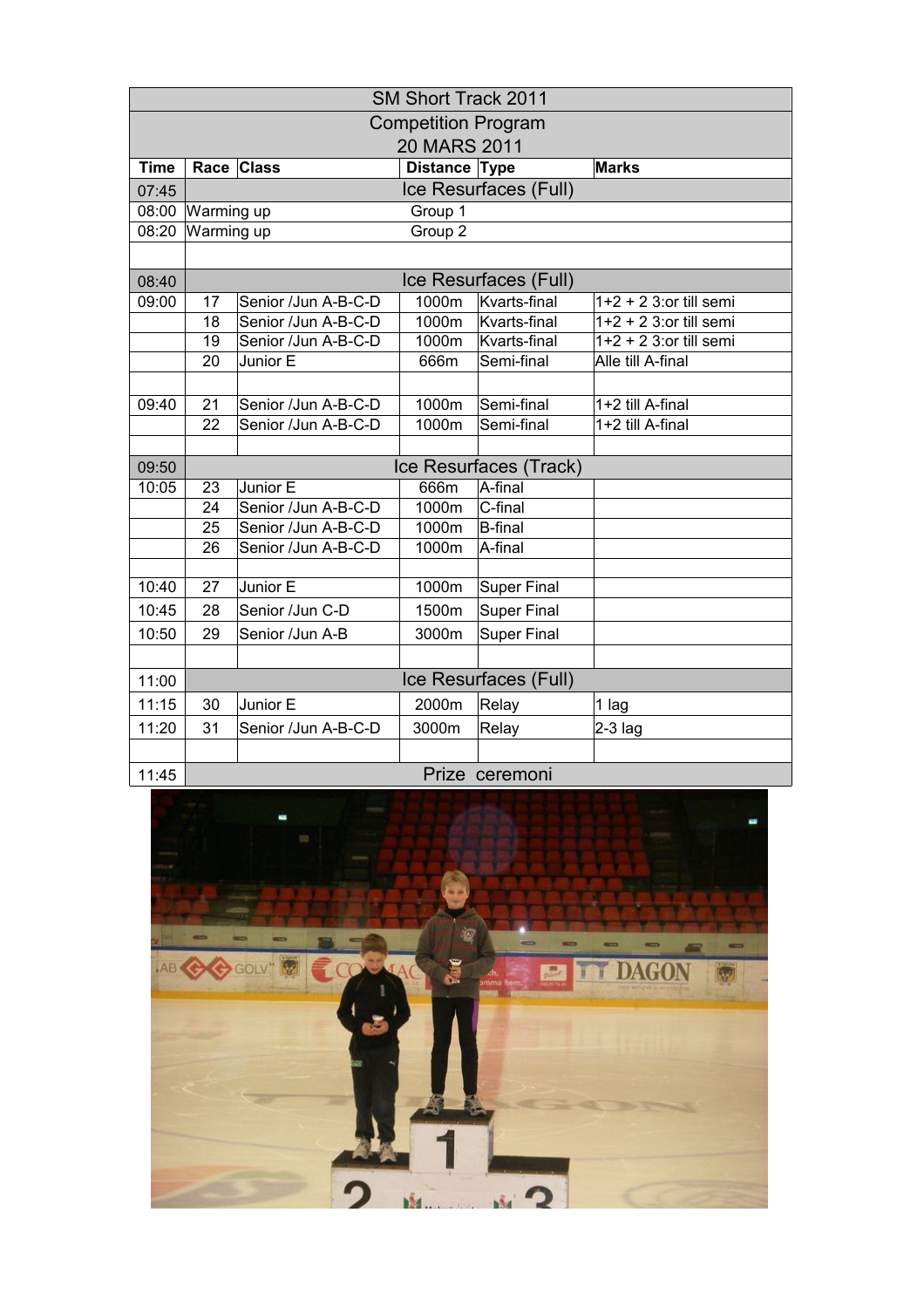|  | Semifinale |                           | Senior /Jun A-B-C-D   | 1500m      |          |
|--|------------|---------------------------|-----------------------|------------|----------|
|  |            | Race nr Plads Helmet Navn |                       | Klub       | Tid      |
|  |            | 21                        | <b>Gisle TVERLAND</b> | <b>SKS</b> | 2:43.765 |
|  | 2          | 25                        | Hampus JÖNSSON        | <b>SKS</b> | 2:43.894 |
|  | 3          | 73                        | <b>Fabrice SUH</b>    | <b>SKS</b> | 2:46.752 |
|  | 4          | 18                        | Daniel JANSSON        | <b>SKS</b> | 2:56.488 |
|  | 5          | 43                        | Daniel JACOBSSON      | <b>SKS</b> | 3:00.129 |
|  | 6          | 65                        | Meghan Donevan        | <b>SKS</b> | 3:05.209 |

| Semifinale |   |                           | Senior /Jun A-B-C-D     | 1500m      |          |
|------------|---|---------------------------|-------------------------|------------|----------|
|            |   | Race nr Plads Helmet Navn |                         | Klub       | Tid      |
| 2          |   | 29                        | Martin JOHANSSON        | <b>SKS</b> | 2:41.838 |
|            | 2 | 26                        | Alexander DYK-STRÖMBERG | <b>SKS</b> | 2:42.005 |
|            | 3 | 24                        | <b>Karl LINDQVIST</b>   | <b>SKS</b> | 2:43.788 |
|            | 4 | 33                        | Jacob JANSSON           | <b>SKS</b> | 2:46.238 |
|            | 5 | 71                        | <b>Henrik NILSSON</b>   | <b>SKS</b> | 3:00.182 |
|            | 6 |                           |                         |            |          |

|   | Semifinale |                           | Junior E              | 333m       |        |
|---|------------|---------------------------|-----------------------|------------|--------|
|   |            | Race nr Plads Helmet Navn |                       | Klub       | Tid    |
| 3 |            | 13                        | Hampus HENDE          | <b>SKS</b> | 41.015 |
|   | 2          | 34                        | <b>Erika LINDGREN</b> | <b>SIK</b> | 42.222 |
|   | 3          | 74                        | Victor ÅHLUND         | <b>SKS</b> | 48.186 |
|   |            | 59                        | Karin SEIFERT         | IFT        | 52.644 |
|   | 5          |                           |                       |            |        |
|   | 6          |                           |                       |            |        |

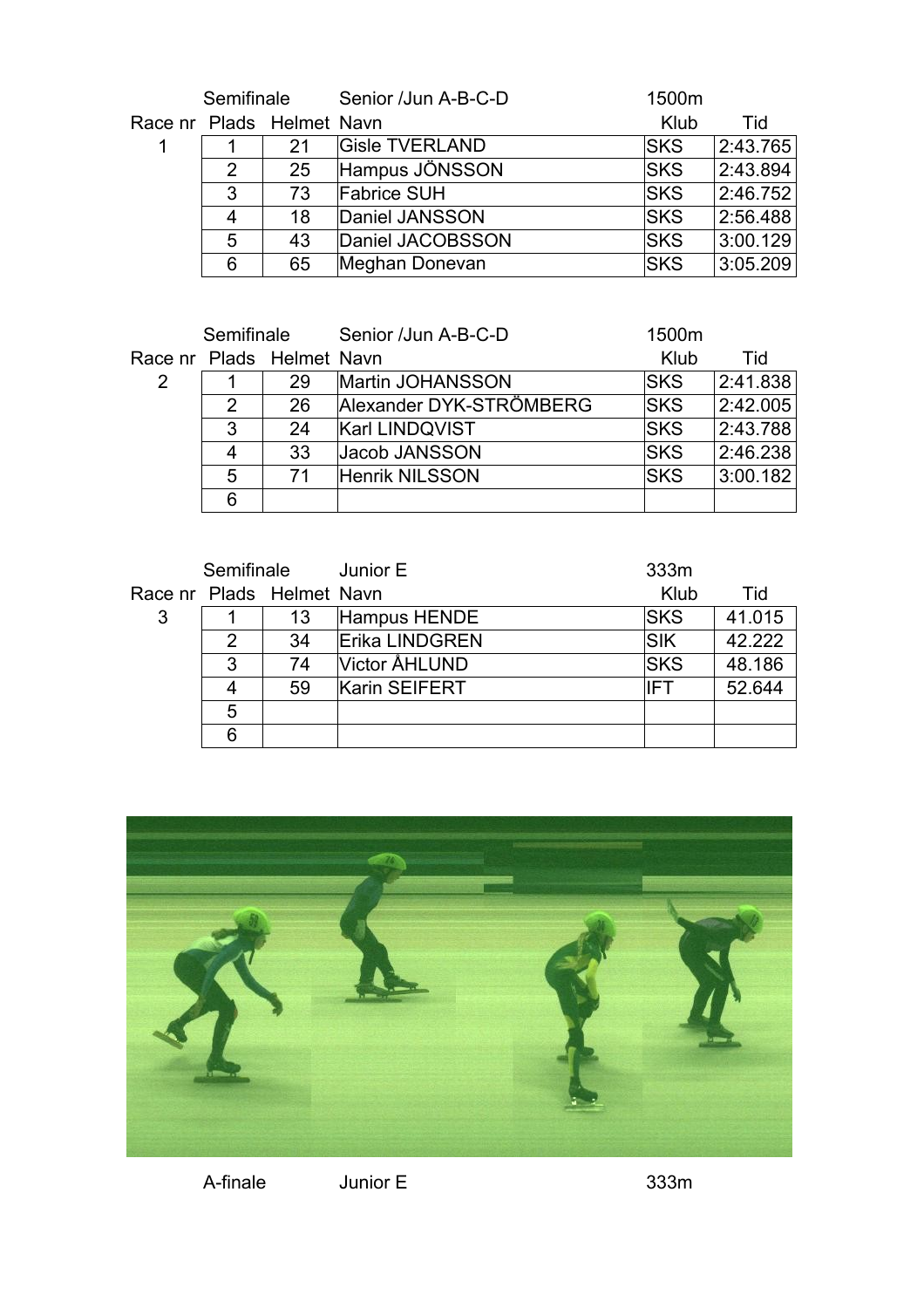| <b>B-finale</b> |   |                           | Senior /Jun A-B-C-D   | 1500m      |          |
|-----------------|---|---------------------------|-----------------------|------------|----------|
|                 |   | Race nr Plads Helmet Navn |                       | Klub       | Tid      |
| 4               |   | 33                        | Jacob JANSSON         | <b>SKS</b> | 2:50.899 |
|                 | 2 | 18                        | Daniel JANSSON        | <b>SKS</b> | 2.54.522 |
|                 | 3 | 43                        | Daniel JACOBSSON      | <b>SKS</b> | 2:55.123 |
|                 | 4 | 71                        | <b>Henrik NILSSON</b> | <b>SKS</b> | 2:58.461 |
|                 | 5 | 65                        | Meghan Donevan        | <b>SKS</b> | 3:06.806 |
|                 | 6 |                           |                       |            |          |

| A-finale |               |                           | Senior /Jun A-B-C-D     | 1500m      |         |
|----------|---------------|---------------------------|-------------------------|------------|---------|
|          |               | Race nr Plads Helmet Navn |                         | Klub       | Tid     |
| 5        |               | 29                        | Martin JOHANSSON        | <b>SKS</b> | No Time |
|          | $\mathcal{P}$ | 26                        | Alexander DYK-STRÖMBERG | <b>SKS</b> | No Time |
|          | 3             | 24                        | Karl LINDQVIST          | <b>SKS</b> | No Time |
|          | 4             | 21                        | <b>Gisle TVERLAND</b>   | <b>SKS</b> | No Time |
|          | 5             | 25                        | Hampus JÖNSSON          | <b>SKS</b> | No Time |
|          | 6             | 73                        | <b>Fabrice SUH</b>      | <b>SKS</b> | No Time |

|   | A-finale |                           | Junior E              | 333m       |        |
|---|----------|---------------------------|-----------------------|------------|--------|
|   |          | Race nr Plads Helmet Navn |                       | Klub       | Tid    |
| 6 |          | 13                        | Hampus HENDE          | <b>SKS</b> | 40.460 |
|   | 2        | 34                        | <b>Erika LINDGREN</b> | <b>SIK</b> | 41.199 |
|   | 3        | 74                        | Victor ÅHLUND         | <b>SKS</b> | 48.192 |
|   |          | 59                        | Karin SEIFERT         | IFT        | 50.920 |
|   | 5        |                           |                       |            |        |
|   | 6        |                           |                       |            |        |



A-finale 1500m Senior /Jun A-B-C-D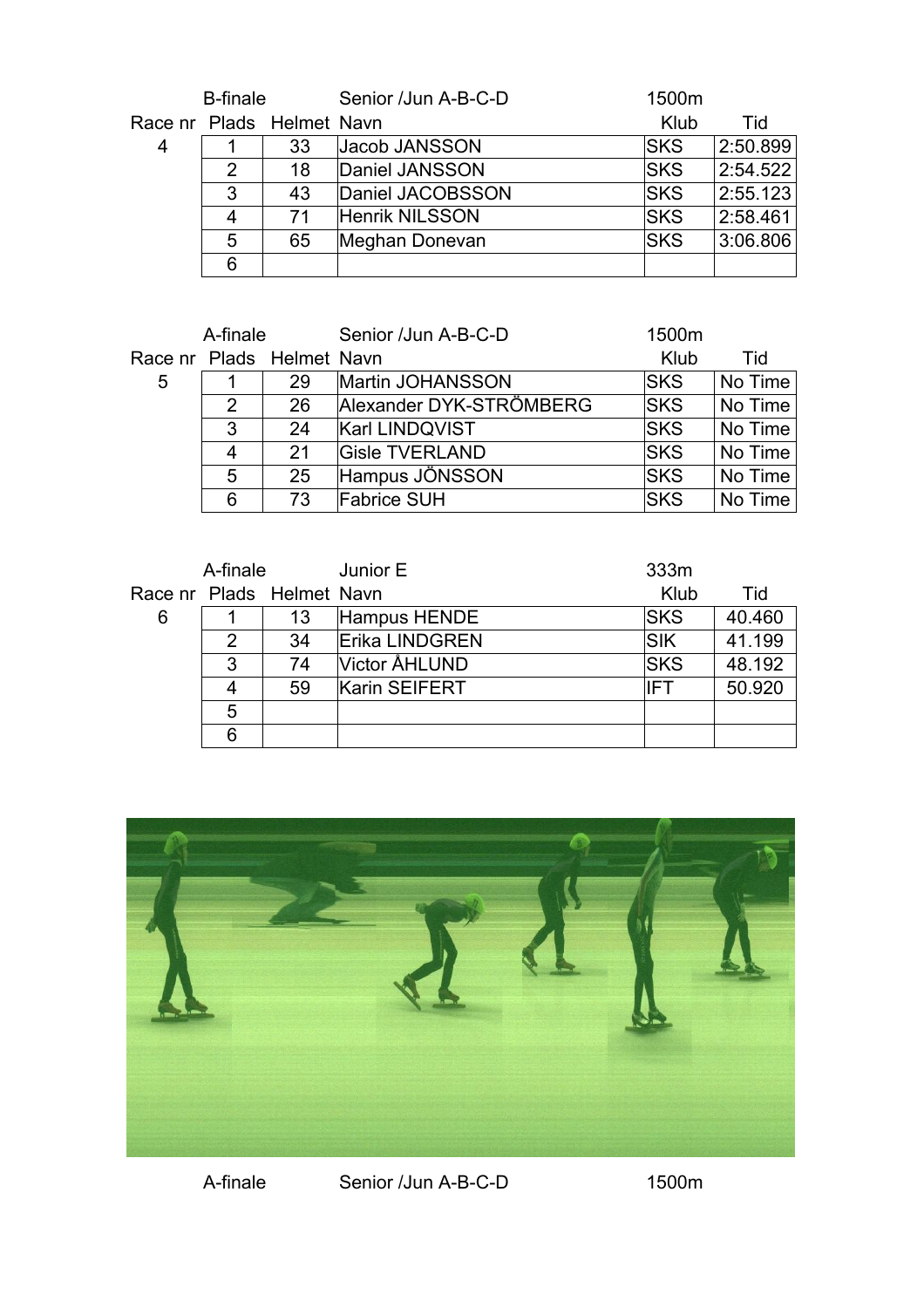|  | Kvartfinale |                           | Senior /Jun A-B-C-D   | 500 <sub>m</sub> |        |
|--|-------------|---------------------------|-----------------------|------------------|--------|
|  |             | Race nr Plads Helmet Navn |                       | Klub             | Tid    |
|  |             | 24                        | Karl LINDQVIST        | <b>ISKS</b>      | 49.890 |
|  | 2           | 21                        | <b>Gisle TVERLAND</b> | <b>SKS</b>       | 49.916 |
|  | 3           | 71                        | <b>Henrik NILSSON</b> | <b>SKS</b>       | 50.691 |
|  | 4           | 43                        | Daniel JACOBSSON      | <b>SKS</b>       | 54.679 |
|  | 5           |                           |                       |                  |        |
|  | 6           |                           |                       |                  |        |

|   | Kvartfinale |                           | Senior /Jun A-B-C-D     | 500m       |        |
|---|-------------|---------------------------|-------------------------|------------|--------|
|   |             | Race nr Plads Helmet Navn |                         | Klub       | Tid    |
| 8 |             | 26                        | Alexander DYK-STRÖMBERG | <b>SKS</b> | 48.925 |
|   | 2           | 18                        | Daniel JANSSON          | <b>SKS</b> | 49.434 |
|   | 3           | 25                        | Hampus JÖNSSON          | <b>SKS</b> | 49.801 |
|   | 4           | 65                        | Meghan Donevan          | <b>SKS</b> | 56.565 |
|   | 5           |                           |                         |            |        |
|   | 6           |                           |                         |            |        |

|   | Kvartfinale |                           | Senior /Jun A-B-C-D | 500 <sub>m</sub> |        |
|---|-------------|---------------------------|---------------------|------------------|--------|
|   |             | Race nr Plads Helmet Navn |                     | Klub             | Tid    |
| 9 |             | 29                        | Martin JOHANSSON    | <b>SKS</b>       | 49.755 |
|   | 2           | 73                        | <b>Fabrice SUH</b>  | <b>SKS</b>       | 50.953 |
|   | 3           | 33                        | Jacob JANSSON       | <b>SKS</b>       | 51.002 |
|   | 4           |                           |                     |                  |        |
|   | 5           |                           |                     |                  |        |
|   | 6           |                           |                     |                  |        |



Race 7 Kvartfinale Senior /Jun A-B-C-D 500m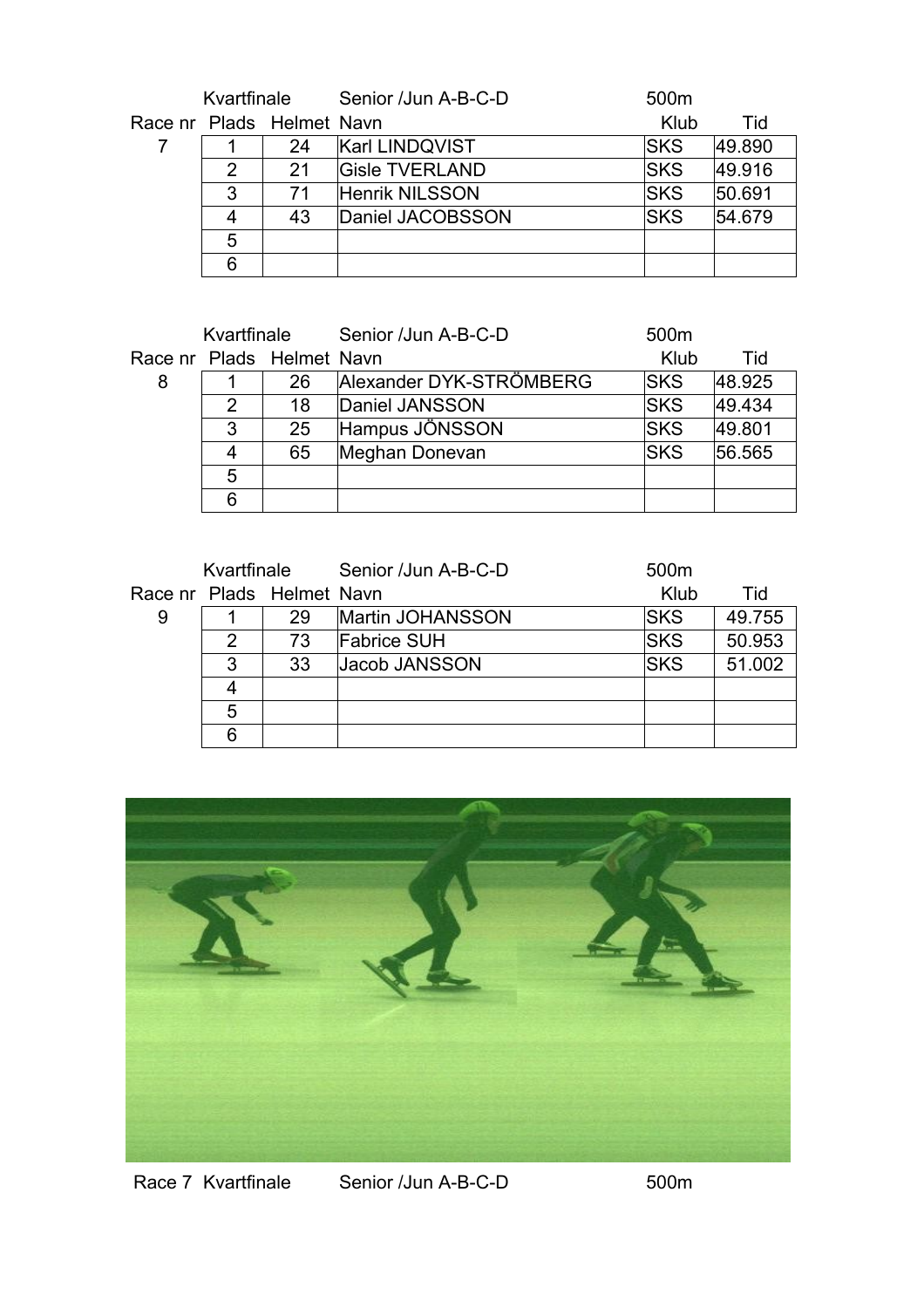|    | Semifinale |                           | Junior E              | 500m       |          |
|----|------------|---------------------------|-----------------------|------------|----------|
|    |            | Race nr Plads Helmet Navn |                       | Klub       | Tid      |
| 10 |            | 13                        | Hampus HENDE          | <b>SKS</b> | 1:01.367 |
|    | 2          | 34                        | <b>Erika LINDGREN</b> | <b>SIK</b> | 1:09.997 |
|    | 3          | 74                        | Victor ÅHLUND         | <b>SKS</b> | 1:12.520 |
|    | 4          | 59                        | Karin SEIFERT         | IFT.       | 1:14.872 |
|    | 5          |                           |                       |            |          |
|    | 6          |                           |                       |            |          |

|    | Semifinale |                           | Senior /Jun A-B-C-D   | 500 <sub>m</sub> |        |  |
|----|------------|---------------------------|-----------------------|------------------|--------|--|
|    |            | Race nr Plads Helmet Navn |                       | Klub             | Tid    |  |
| 11 |            | 29                        | Martin JOHANSSON      | <b>SKS</b>       | 48.350 |  |
|    | 2          | 24                        | <b>Karl LINDQVIST</b> | <b>SKS</b>       | 48.582 |  |
|    | 3          | 25                        | Hampus JÖNSSON        | <b>SKS</b>       | 49.539 |  |
|    | 4          | 73                        | <b>Fabrice SUH</b>    | <b>SKS</b>       | 51.496 |  |
|    | 5          |                           |                       |                  |        |  |
|    | 6          |                           |                       |                  |        |  |

|                   | Semifinale |                           | Senior /Jun A-B-C-D     | 500 <sub>m</sub> |        |
|-------------------|------------|---------------------------|-------------------------|------------------|--------|
|                   |            | Race nr Plads Helmet Navn |                         | Klub             | Tid    |
| $12 \overline{ }$ |            | 26                        | Alexander DYK-STRÖMBERG | <b>SKS</b>       | 48.111 |
|                   | 2          | 18                        | Daniel JANSSON          | <b>SKS</b>       | 48.761 |
|                   | 3          | 21                        | <b>Gisle TVERLAND</b>   | <b>SKS</b>       | 50.634 |
|                   | 4          | 71                        | <b>Henrik NILSSON</b>   | <b>SKS</b>       | 51.798 |
|                   | 5          |                           |                         |                  |        |
|                   | 6          |                           |                         |                  |        |



A-finale 500m Senior /Jun A-B-C-D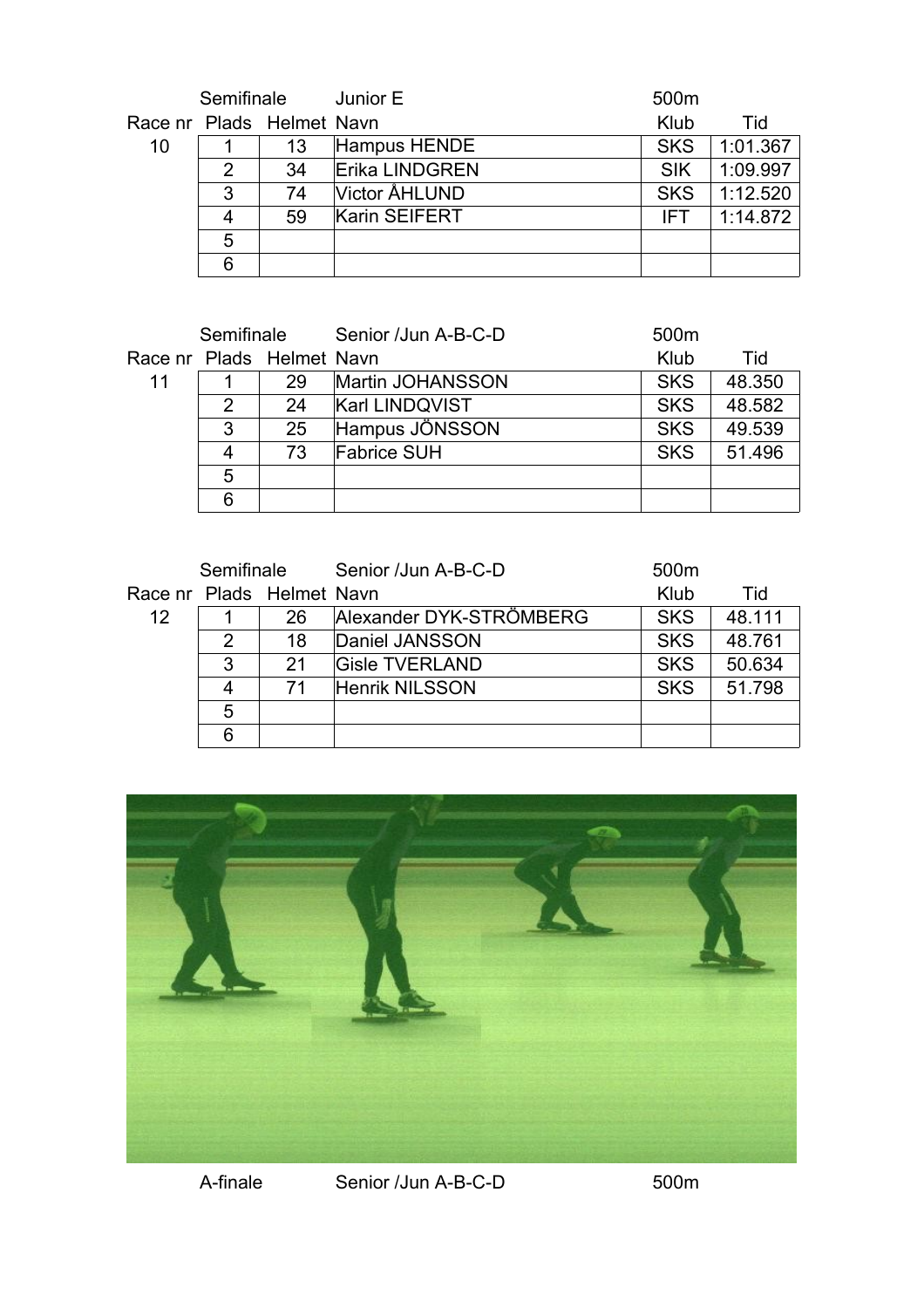|    | A-finale |                           | Junior E<br>500m      |            |          |
|----|----------|---------------------------|-----------------------|------------|----------|
|    |          | Race nr Plads Helmet Navn |                       | Klub       | Tid      |
| 13 |          | 13                        | Hampus HENDE          | <b>SKS</b> | 1:01.450 |
|    | 2        | 34                        | <b>Erika LINDGREN</b> | <b>SIK</b> | 1:01.976 |
|    | 3        | 74                        | Victor ÅHLUND         | <b>SKS</b> | 1:12.452 |
|    | 4        | 59                        | Karin SEIFERT         | IFT.       | 1:12.788 |
|    | 5        |                           |                       |            |          |
|    | 6        |                           |                       |            |          |

| C-finale |               |                           | Senior /Jun A-B-C-D | 500m       |        |  |
|----------|---------------|---------------------------|---------------------|------------|--------|--|
|          |               | Race nr Plads Helmet Navn |                     | Klub       | Tid    |  |
| 14       |               | 33                        | Jacob JANSSON       | <b>SKS</b> | 53.055 |  |
|          | $\mathcal{P}$ | 43                        | Daniel JACOBSSON    | <b>SKS</b> | 55.511 |  |
|          | 3             | 65                        | Meghan Donevan      | <b>SKS</b> | 55.859 |  |
|          | 4             |                           |                     |            |        |  |
|          | 5             |                           |                     |            |        |  |
|          | 6             |                           |                     |            |        |  |

| <b>B-finale</b> |   |                           | Senior /Jun A-B-C-D   | 500 <sub>m</sub> |        |
|-----------------|---|---------------------------|-----------------------|------------------|--------|
|                 |   | Race nr Plads Helmet Navn |                       | Klub             | Tid    |
| 15              |   | 21                        | <b>Gisle TVERLAND</b> | <b>SKS</b>       | 50.339 |
|                 | 2 | 25                        | Hampus JÖNSSON        | <b>SKS</b>       | 50.470 |
|                 | 3 | 73                        | <b>Fabrice SUH</b>    | <b>SKS</b>       | 52.011 |
|                 | 4 | 71                        | <b>Henrik NILSSON</b> | <b>SKS</b>       | 52.394 |
|                 | 5 |                           |                       |                  |        |
|                 | 6 |                           |                       |                  |        |

| A-finale |   |                           | Senior /Jun A-B-C-D     | 500 <sub>m</sub> |        |
|----------|---|---------------------------|-------------------------|------------------|--------|
|          |   | Race nr Plads Helmet Navn |                         | Klub             | Tid    |
| 16       |   | 26                        | Alexander DYK-STRÖMBERG | <b>SKS</b>       | 47.102 |
|          | 2 | 29                        | Martin JOHANSSON        | <b>SKS</b>       | 47.225 |
|          | 3 | 24                        | <b>Karl LINDQVIST</b>   | <b>SKS</b>       | 47.760 |
|          | 4 | 18                        | Daniel JANSSON          | <b>SKS</b>       | 51.056 |
|          | 5 |                           |                         |                  |        |
|          | 6 |                           |                         |                  |        |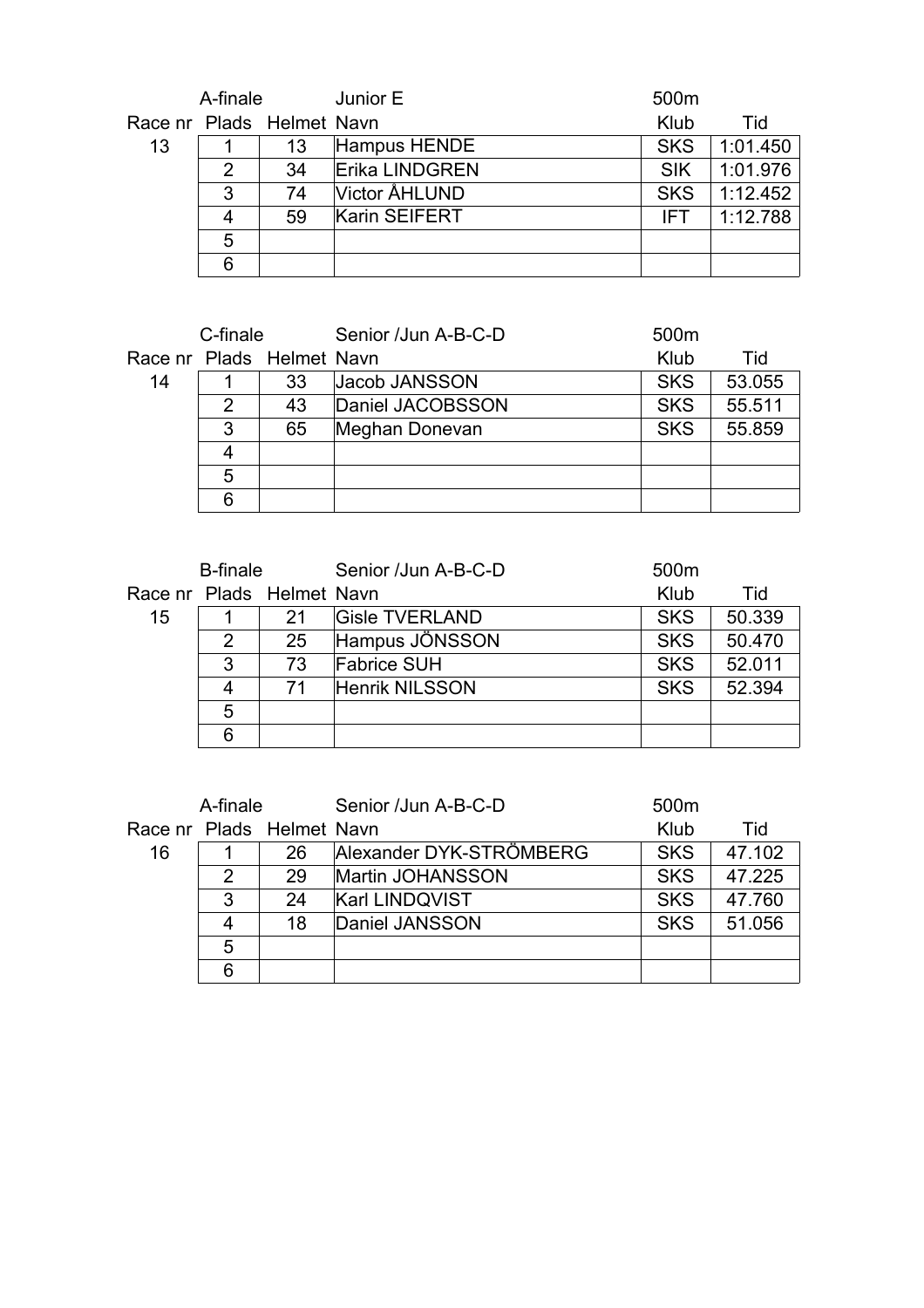|    | Kvartfinale |                           | Senior /Jun A-B-C-D | 1000m      |          |
|----|-------------|---------------------------|---------------------|------------|----------|
|    |             | Race nr Plads Helmet Navn |                     | Klub       | Tid      |
| 17 |             | 29                        | Martin JOHANSSON    | <b>SKS</b> | 1.47.642 |
|    | 2           | 33                        | Jacob JANSSON       | <b>SKS</b> | 1.48.156 |
|    | 3           | 18                        | Daniel JANSSON      | <b>SKS</b> | 1:48.838 |
|    | 4           | 65                        | Meghan Donevan      | <b>SKS</b> | 1:57.033 |
|    | 5           |                           |                     |            |          |
|    | 6           |                           |                     |            |          |

|    | Kvartfinale |                           | Senior /Jun A-B-C-D     | 1000m      |              |
|----|-------------|---------------------------|-------------------------|------------|--------------|
|    |             | Race nr Plads Helmet Navn |                         | Klub       | Tid          |
| 18 |             | 26                        | Alexander DYK-STRÖMBERG |            | SKS 1:47.531 |
|    | 2           | 25                        | Hampus JÖNSSON          | <b>SKS</b> | 1.47.812     |
|    | 3           | 73                        | <b>Fabrice SUH</b>      | <b>SKS</b> | 1:49.339     |
|    |             |                           |                         |            |              |
|    | 5           |                           |                         |            |              |
|    | 6           |                           |                         |            |              |

|    | Kvartfinale |                           | Senior /Jun A-B-C-D   | 1000m      |          |
|----|-------------|---------------------------|-----------------------|------------|----------|
|    |             | Race nr Plads Helmet Navn |                       | Klub       | Tid      |
| 19 |             | 24                        | Karl LINDQVIST        | <b>SKS</b> | 1:48.119 |
|    | 2           | 21                        | <b>Gisle TVERLAND</b> | <b>SKS</b> | 1.49.114 |
|    | 3           | 71                        | <b>Henrik NILSSON</b> | <b>SKS</b> | 1:50.429 |
|    | 4           | 43                        | Daniel JACOBSSON      | <b>SKS</b> | 1:55.163 |
|    | 5           |                           |                       |            |          |
|    | 6           |                           |                       |            |          |



B-finale 1000m Senior /Jun A-B-C-D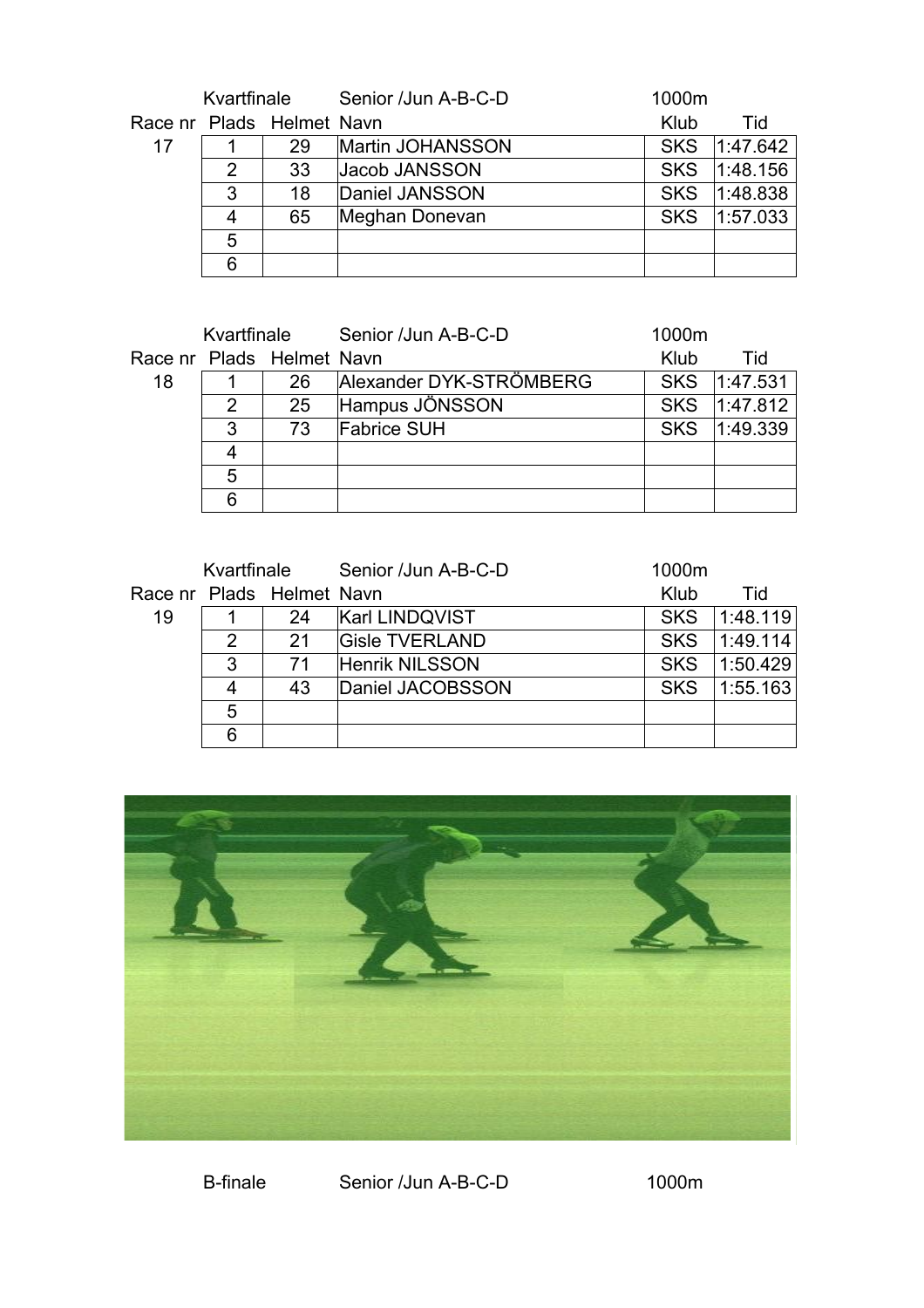|    | Semifinale |                           | Junior E              | 666m       |          |
|----|------------|---------------------------|-----------------------|------------|----------|
|    |            | Race nr Plads Helmet Navn |                       | Klub       | Tid      |
| 20 |            | 13                        | Hampus HENDE          | <b>SKS</b> | 1:21.894 |
|    | 2          | 34                        | <b>Erika LINDGREN</b> | <b>SIK</b> | 1:22.137 |
|    | 3          | 74                        | Victor ÅHLUND         | <b>SKS</b> | 1:35.539 |
|    |            | 59                        | Karin SEIFERT         | IFT.       | 1:36.072 |
|    | 5          |                           |                       |            |          |
|    | 6          |                           |                       |            |          |

| Semifinale |         |                           | Senior /Jun A-B-C-D   | 1000m      |          |  |  |
|------------|---------|---------------------------|-----------------------|------------|----------|--|--|
|            |         | Race nr Plads Helmet Navn |                       | Klub       | Tid      |  |  |
| 21         |         | 29                        | Martin JOHANSSON      | <b>SKS</b> | 1.45.876 |  |  |
| 24<br>2    |         |                           | Karl LINDQVIST        | <b>SKS</b> | 1:46.369 |  |  |
|            | 3       | 21                        | <b>Gisle TVERLAND</b> | <b>SKS</b> | 1:49.268 |  |  |
|            | 33<br>4 |                           | Jacob JANSSON         | <b>SKS</b> | 1:51.038 |  |  |
|            | 5       |                           |                       |            |          |  |  |
|            | 6       |                           |                       |            |          |  |  |

|         | Semifinale                |    | Senior /Jun A-B-C-D     | 1000m      |          |
|---------|---------------------------|----|-------------------------|------------|----------|
|         | Race nr Plads Helmet Navn |    |                         | Klub       | Tid      |
| 22      |                           | 26 | Alexander DYK-STRÖMBERG | <b>SKS</b> | 1:53.148 |
|         | 2                         | 25 | Hampus JÖNSSON          | <b>SKS</b> | 1:53.532 |
| 3<br>18 |                           |    | Daniel JANSSON          | <b>SKS</b> | 1:53.725 |
|         | 73<br>4                   |    | <b>Fabrice SUH</b>      | <b>SKS</b> | 1:56.180 |
|         | 5                         |    |                         |            |          |
|         | 6                         |    |                         |            |          |



Race 22 Semifinale Senior /Jun A-B-C-D 1000m Senior /Jun A-B-C-D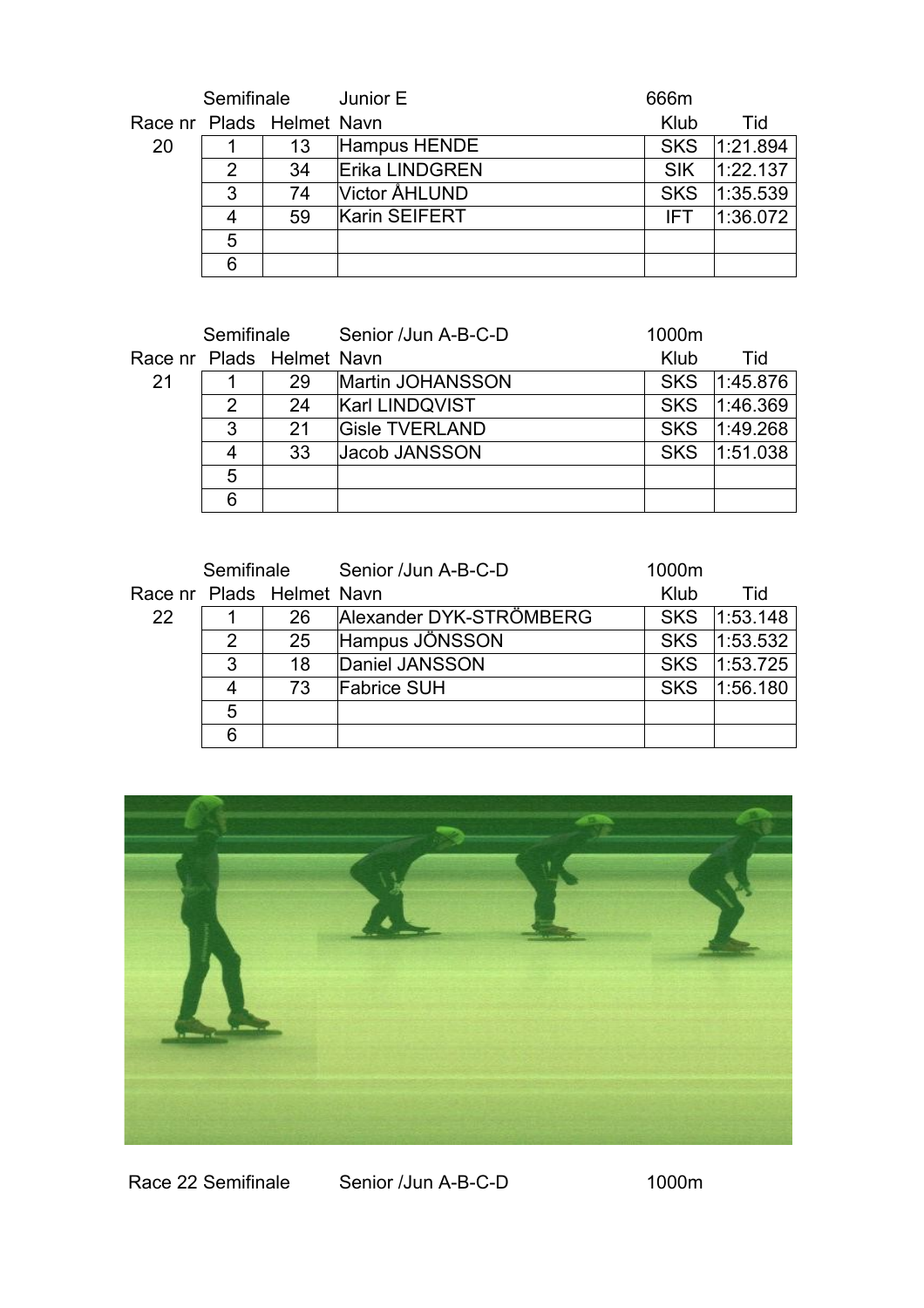|                           | A-finale                           |    | Junior E              | 666m       |          |
|---------------------------|------------------------------------|----|-----------------------|------------|----------|
| Race nr Plads Helmet Navn |                                    |    |                       | Klub       | Tid      |
| 23                        |                                    | 13 | Hampus HENDE          | <b>SKS</b> | 1:21.752 |
|                           | 34<br>2<br>3<br>74<br>59<br>4<br>5 |    | <b>Erika LINDGREN</b> | <b>SIK</b> | 1:30.564 |
|                           |                                    |    | Victor ÅHLUND         | <b>SKS</b> | 1:35.114 |
|                           |                                    |    | Karin SEIFERT         | IFT.       | 1:35.343 |
|                           |                                    |    |                       |            |          |
|                           | 6                                  |    |                       |            |          |

| C-finale                  |              |    | Senior /Jun A-B-C-D | 1000m      |          |
|---------------------------|--------------|----|---------------------|------------|----------|
| Race nr Plads Helmet Navn |              |    |                     | Klub       | Tid      |
| 24                        |              | 71 | Henrik NILSSON      | <b>SKS</b> | 1:55.419 |
|                           | 2            | 43 | Daniel JACOBSSON    | <b>SKS</b> | 1:56.809 |
|                           | 65<br>3<br>5 |    | Meghan Donevan      | <b>SKS</b> | 1:56.889 |
|                           |              |    |                     |            |          |
|                           |              |    |                     |            |          |
|                           | 6            |    |                     |            |          |

| <b>B-finale</b>    |         |                           | Senior /Jun A-B-C-D   | 1000m      |          |
|--------------------|---------|---------------------------|-----------------------|------------|----------|
|                    |         | Race nr Plads Helmet Navn |                       | Klub       | Tid      |
| 25                 |         | -21                       | <b>Gisle TVERLAND</b> | <b>SKS</b> | 2:03.022 |
| 18<br>2<br>33<br>3 |         |                           | Daniel JANSSON        | <b>SKS</b> | 2:03.354 |
|                    |         |                           | Jacob JANSSON         | <b>SKS</b> | 2:03.361 |
|                    | 73<br>4 |                           | <b>Fabrice SUH</b>    | <b>SKS</b> | 2:04.092 |
|                    | 5       |                           |                       |            |          |
|                    | 6       |                           |                       |            |          |

| A-finale |                    |                           | Senior /Jun A-B-C-D     | 1000m      |              |
|----------|--------------------|---------------------------|-------------------------|------------|--------------|
|          |                    | Race nr Plads Helmet Navn |                         | Klub       | Tid          |
| 26       |                    | 29                        | Martin JOHANSSON        | <b>SKS</b> | 1:46.917     |
| 24<br>2  |                    |                           | Karl LINDQVIST          |            | SKS 1:47.446 |
|          | 25<br>3<br>26<br>4 |                           | Hampus JÖNSSON          | <b>SKS</b> | 1.52.414     |
|          |                    |                           | Alexander DYK-STRÖMBERG |            | SKS 2:24.922 |
|          | 5                  |                           |                         |            |              |
|          | 6                  |                           |                         |            |              |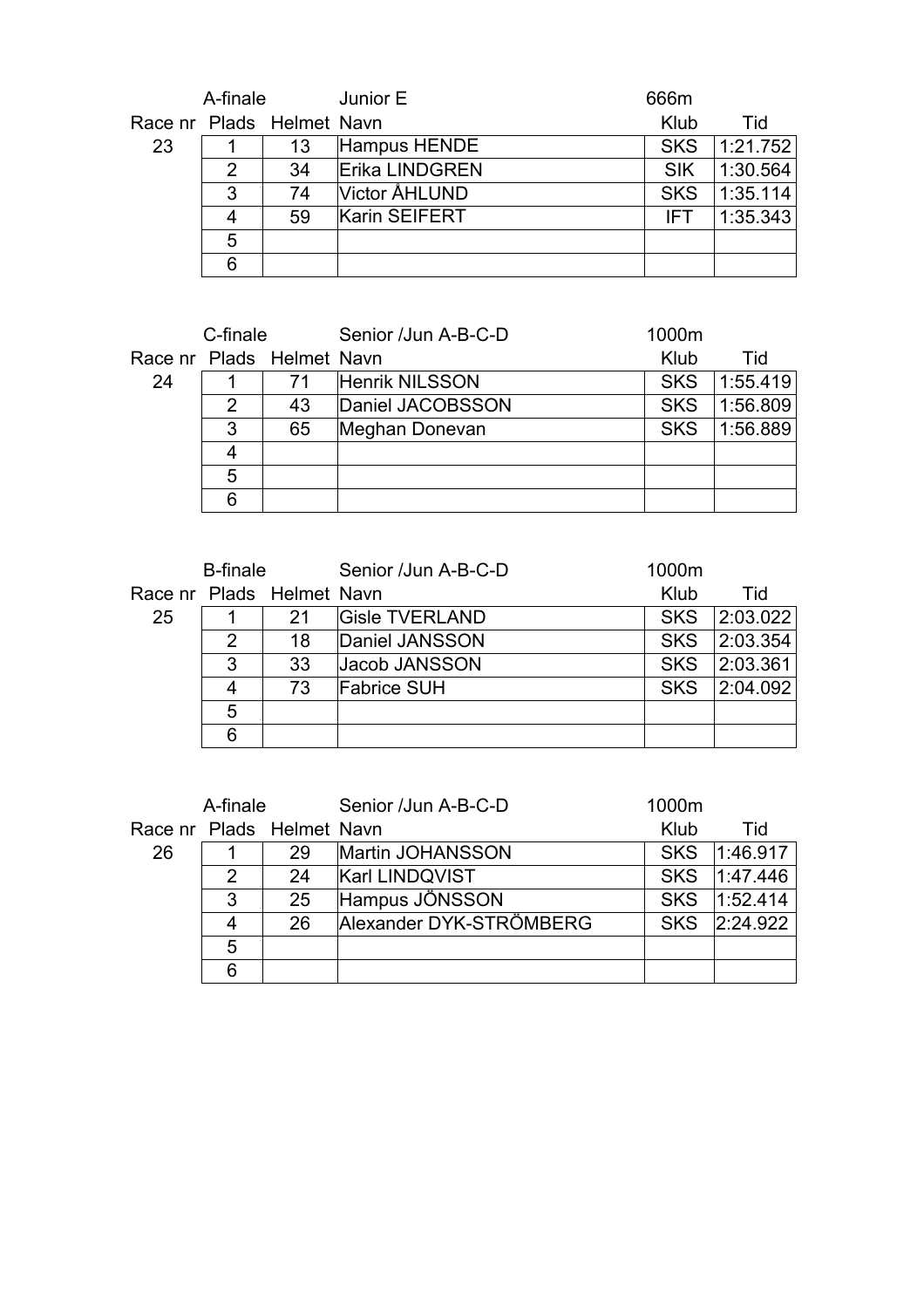|                           | Super-Finale                               |    | Junior E              | 1000m      |              |  |
|---------------------------|--------------------------------------------|----|-----------------------|------------|--------------|--|
| Race nr Plads Helmet Navn |                                            |    |                       | Klub       | Tid          |  |
| 27                        |                                            | 13 | Hampus HENDE          |            | SKS 2:06.760 |  |
|                           | $\overline{2}$<br>34<br>3<br>59<br>74<br>4 |    | <b>Erika LINDGREN</b> | <b>SIK</b> | 2:06.957     |  |
|                           |                                            |    | Karin SEIFERT         | IFT.       | 2:22.013     |  |
|                           |                                            |    | Victor ÅHLUND         |            | SKS 2:27.407 |  |
|                           | 5                                          |    |                       |            |              |  |
|                           | 6                                          |    |                       |            |              |  |

|    | Super-Finale              |    | Junior C-D         | 1500m      |              |
|----|---------------------------|----|--------------------|------------|--------------|
|    | Race nr Plads Helmet Navn |    |                    | Klub       | Tid          |
| 28 |                           | 73 | <b>Fabrice SUH</b> |            | SKS 3:32.625 |
|    | 33<br>2<br>3<br>43        |    | Jacob JANSSON      |            | SKS 3:32.924 |
|    |                           |    | Daniel JACOBSSON   | <b>SKS</b> | 3:36.293     |
|    |                           |    |                    |            |              |
|    | 5                         |    |                    |            |              |
|    | 6                         |    |                    |            |              |

| Super-Finale              |   |    | Senior + Jun. A-B       | 3000m      |          |  |
|---------------------------|---|----|-------------------------|------------|----------|--|
| Race nr Plads Helmet Navn |   |    |                         | Klub       | Tid      |  |
| 29                        |   | 29 | Martin JOHANSSON        | <b>SKS</b> | 5.27.175 |  |
|                           | 2 | 24 | Karl LINDQVIST          | <b>SKS</b> | 5:28.071 |  |
|                           | 3 | 21 | <b>Gisle Tverland</b>   | <b>SKS</b> | 5:30.690 |  |
|                           | 4 | 26 | Alexander DYK-STRÖMBERG | <b>SKS</b> | 5:40.813 |  |
|                           | 5 | 25 | Hampus JÖNSSON          | <b>SKS</b> | 5:54.629 |  |
|                           | 6 | 71 | Henrik NILSSON          | <b>SKS</b> | 7:01.062 |  |
|                           | 7 | 65 | Meghan Donevan          | <b>SKS</b> | 7:02.551 |  |
|                           | 8 | 18 | Daniel JANSSON          | <b>SKS</b> | 7:22.251 |  |
|                           |   |    |                         |            |          |  |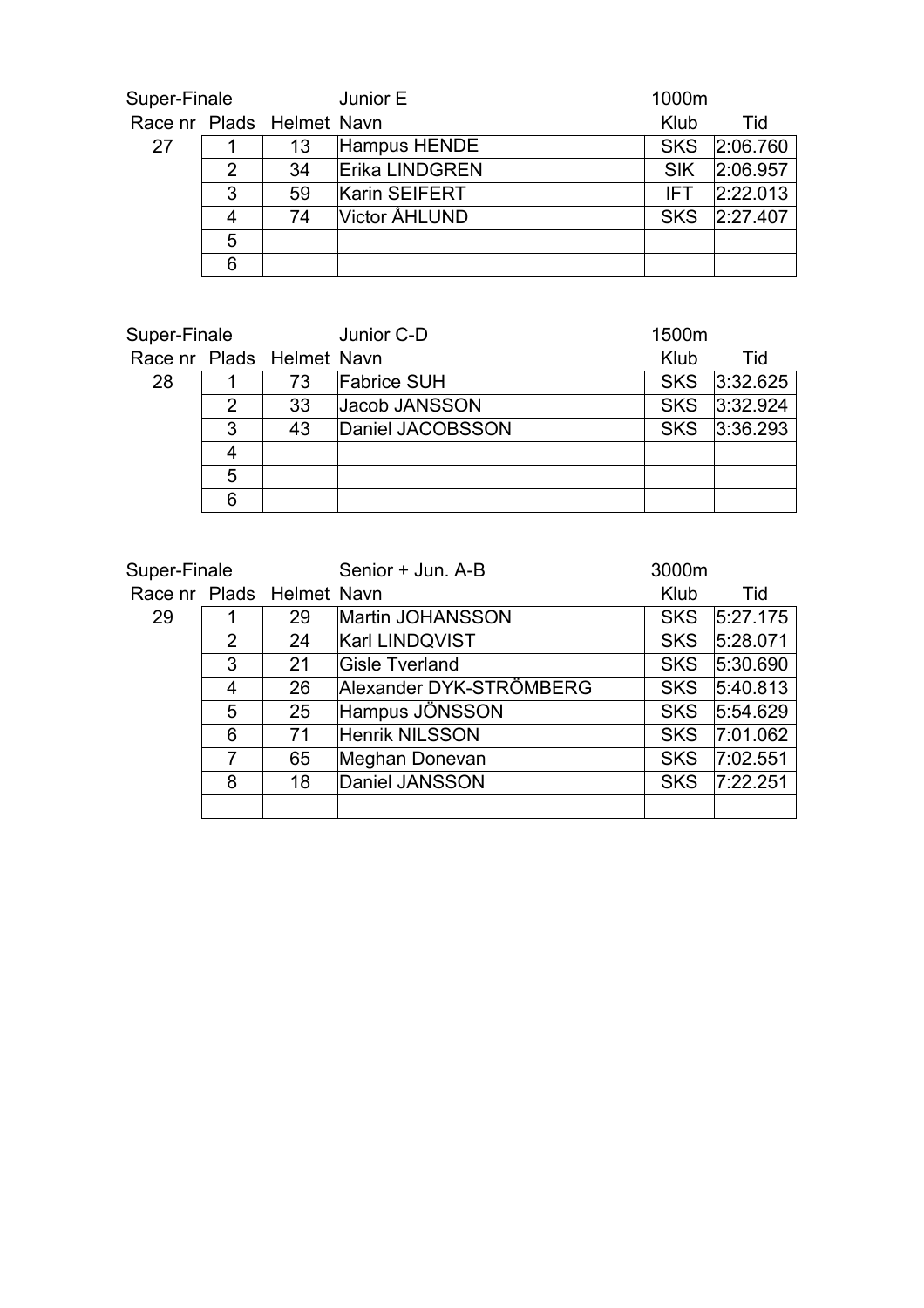| <b>Stafet</b>             |    |  | Junior E                        | 2000m |          |
|---------------------------|----|--|---------------------------------|-------|----------|
| Race nr Plads Helmet Navn |    |  |                                 | Klub  | Tid      |
| 30                        |    |  | Erika – Karin – Hampus – Viktor | MIX   | 4:35.940 |
|                           |    |  |                                 |       |          |
|                           | 3  |  |                                 |       |          |
|                           |    |  |                                 |       |          |
|                           | 5  |  |                                 |       |          |
|                           | ิค |  |                                 |       |          |

| <b>Stafet</b>             |   |      | Senior /Jun A-B-C-D                    | 3000m      |          |
|---------------------------|---|------|----------------------------------------|------------|----------|
| Race nr Plads Helmet Navn |   |      |                                        | Klub       | Tid      |
| 31                        |   | Grön | SKS1 Martin - Alexander - Karl - Gisle | <b>SKS</b> | 4.39.854 |
|                           | 2 | Vit  | SKS2 Fabrice - Jacob - Henrik - Hampus | <b>SKS</b> | 4:55.228 |
|                           | 3 |      |                                        |            |          |
|                           | 4 |      |                                        |            |          |
|                           | 5 |      |                                        |            |          |
|                           | 6 |      |                                        |            |          |

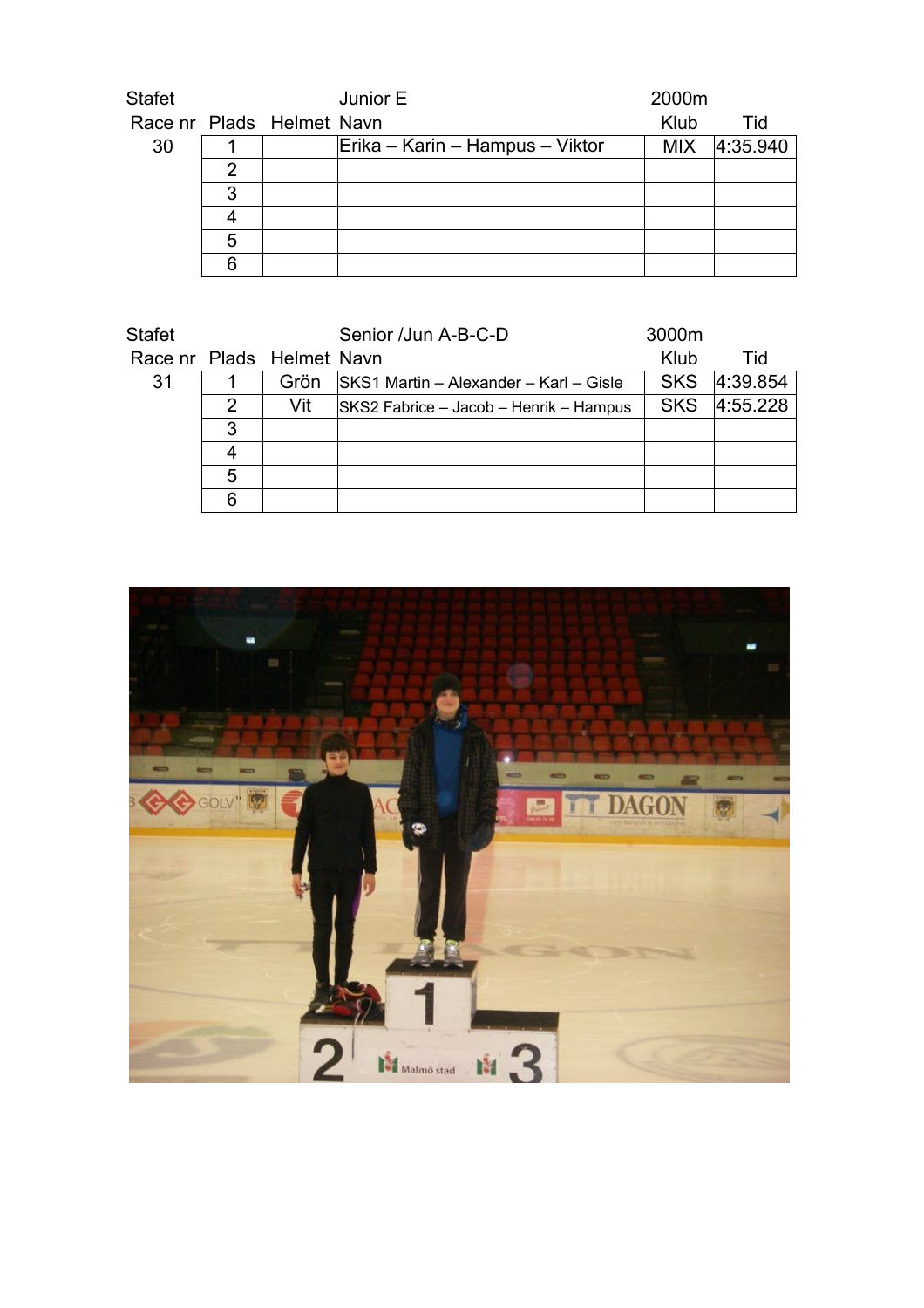### Svensk Mesterskap 2011

#### Malmö 19.-20. mars

Senior

| Deltager                   |             |    | l1500m |              | 500m |    |   |  |    | l1000m |                 |    |    | 3000m |    | <b>Final Result</b> |      |                 |    |   |              |    |     |
|----------------------------|-------------|----|--------|--------------|------|----|---|--|----|--------|-----------------|----|----|-------|----|---------------------|------|-----------------|----|---|--------------|----|-----|
| Nr Nanm                    | <b>Club</b> | E. | D      | $\mathbf{C}$ | B    | Α  | Е |  | C  | B      |                 | E. | D. | C     | B  | A                   | 1000 | A               | Е  | D | C            | B  | A   |
| 29 Martin JOHANSSON        | <b>SKS</b>  |    |        |              |      | 34 |   |  |    |        | 21              |    |    |       |    | 34                  |      | 34              | 0  |   |              |    | 123 |
| 26 Alexander DYK-STRÖMBERG | <b>SKS</b>  |    |        |              |      | 21 |   |  |    |        | 34              |    |    |       |    | 8I                  | 5    |                 |    |   |              |    | 76  |
| 24 Karl LINDQVIST          | <b>SKS</b>  |    |        |              |      | 13 |   |  |    |        | 13 <sub>l</sub> |    |    |       |    | 21                  |      | 2 <sup>1</sup>  | 0  |   |              |    | 68  |
| 21 Gisle Tverland          | <b>SKS</b>  |    |        |              |      |    |   |  |    | 21     |                 |    |    |       | 34 |                     |      | 13 <sub>1</sub> | 0  |   | $\mathbf{0}$ | 55 | 21  |
| 18 Daniel JANSSON          | <b>SKS</b>  |    |        |              | 21   |    |   |  |    |        | 81              |    |    |       | 21 |                     |      |                 |    |   | $\Omega$     | 42 |     |
| 65 Meghan Donevan          | <b>SKS</b>  |    |        |              | 5    |    |   |  | 13 |        |                 |    |    | 13    |    |                     |      |                 | 01 |   | 26           | 51 |     |
|                            |             |    |        |              |      |    |   |  |    |        |                 |    |    |       |    |                     |      |                 | 0  |   |              |    |     |

## Svensk Mesterskap 2011

Malmö 19.-20. mars

Junior A

| Deltager |                   |            |   | 1500m |              |   |   | 500m |   |        |    |   | 1000m |   |    |   |    | 3000m |   | <b>Final Result</b> |   |   |    |    |  |
|----------|-------------------|------------|---|-------|--------------|---|---|------|---|--------|----|---|-------|---|----|---|----|-------|---|---------------------|---|---|----|----|--|
|          | Nr Nanm           | Club       | ⊢ | D     | $\mathsf{C}$ | B | A | Е    | ∍ | ⌒<br>U | B  | A | E     | D | C. | B | A  | 1000  | A | Е                   | D | C | B  | A  |  |
|          | 25 Hampus JÖNSSON | <b>SKS</b> |   |       |              |   | ы |      |   |        | 34 |   |       |   |    |   | 13 |       |   | 0                   |   | 0 | 34 | 23 |  |
|          |                   |            |   |       |              |   |   |      |   |        |    |   |       |   |    |   |    |       |   |                     |   |   |    |    |  |
|          |                   |            |   |       |              |   |   |      |   |        |    |   |       |   |    |   |    |       |   |                     |   |   |    |    |  |
|          |                   |            |   |       |              |   |   |      |   |        |    |   |       |   |    |   |    |       |   |                     |   |   |    |    |  |
|          |                   |            |   |       |              |   |   |      |   |        |    |   |       |   |    |   |    |       |   |                     |   |   |    |    |  |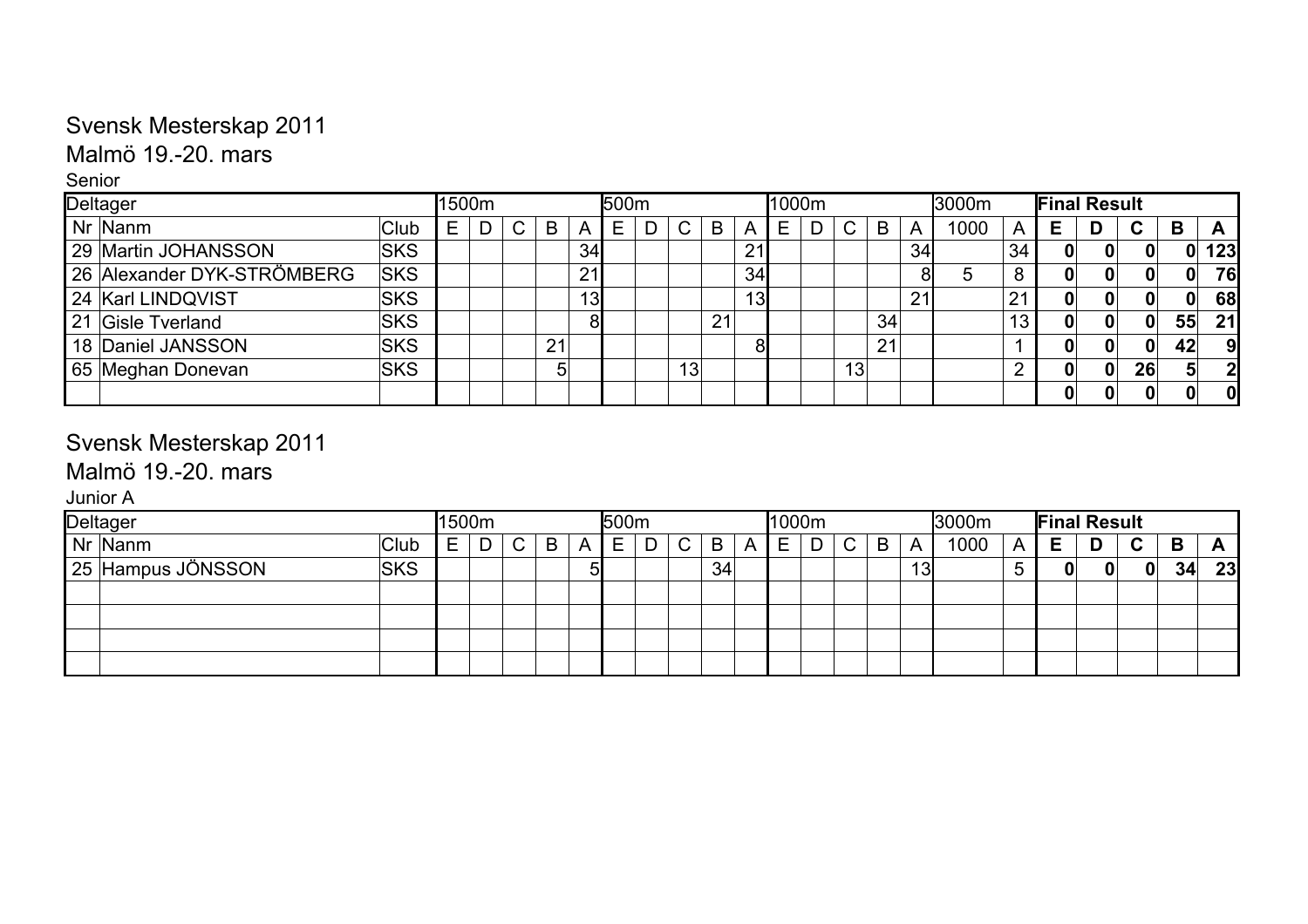### Svensk Mesterskap 2011

### Malmö 19.-20. mars

#### Junior B

| Deltager          |            | 1500m |   |              |   |   | 500m |   |             |   |   |   | 1000m |              |   |   | 3000m | <b>Final Result</b> |   |   |    |    |           |
|-------------------|------------|-------|---|--------------|---|---|------|---|-------------|---|---|---|-------|--------------|---|---|-------|---------------------|---|---|----|----|-----------|
| Nr Nanm           | 'Club      | Е     | D | $\mathsf{C}$ | B | A | E    | D | $\sim$<br>◡ | B | Α | ⊢ | D     | $\mathsf{C}$ | B | A | 1000  | A                   |   | D | C. | B  | A         |
| 71 Henrik NILSSON | <b>SKS</b> |       |   |              | 8 |   |      |   |             | 8 |   |   |       | 34           |   |   |       |                     | 0 | 0 | 34 | 16 | $\vert$ 3 |
|                   |            |       |   |              |   |   |      |   |             |   |   |   |       |              |   |   |       |                     |   |   |    |    |           |
|                   |            |       |   |              |   |   |      |   |             |   |   |   |       |              |   |   |       |                     |   |   |    |    |           |
|                   |            |       |   |              |   |   |      |   |             |   |   |   |       |              |   |   |       |                     |   |   |    |    |           |
|                   |            |       |   |              |   |   |      |   |             |   |   |   |       |              |   |   |       |                     |   |   |    |    |           |

### Svensk Mesterskap 2011

#### Malmö 19.-20. mars

Junior C

| Deltager |                |                   |        | 1500m |    |   |          |   | 1000m<br>500m |        |    |  |        |   |   |   |   | 1500m | <b>Final Result</b> |   |   |          |    |              |
|----------|----------------|-------------------|--------|-------|----|---|----------|---|---------------|--------|----|--|--------|---|---|---|---|-------|---------------------|---|---|----------|----|--------------|
|          | Nr Namn        | <sup>I</sup> Club | -<br>⊢ | D     | C. | B | A        | F | D             | $\sim$ | B  |  | Ī<br>⊢ | n | C | B | A | 1000  | $\mathsf{A}$        | Е | D | C        | B  | $\mathbf{A}$ |
|          | 73 Fabrice SUH | <b>SKS</b>        |        |       |    |   | ור<br>ات |   |               |        | 13 |  |        |   |   | 8 |   |       | ็ 34                | 0 |   | $\Omega$ | 21 | 37           |
|          |                |                   |        |       |    |   |          |   |               |        |    |  |        |   |   |   |   |       |                     |   |   |          |    |              |
|          |                |                   |        |       |    |   |          |   |               |        |    |  |        |   |   |   |   |       |                     |   |   |          |    |              |
|          |                |                   |        |       |    |   |          |   |               |        |    |  |        |   |   |   |   |       |                     |   |   |          |    |              |
|          |                |                   |        |       |    |   |          |   |               |        |    |  |        |   |   |   |   |       |                     |   |   |          |    |              |